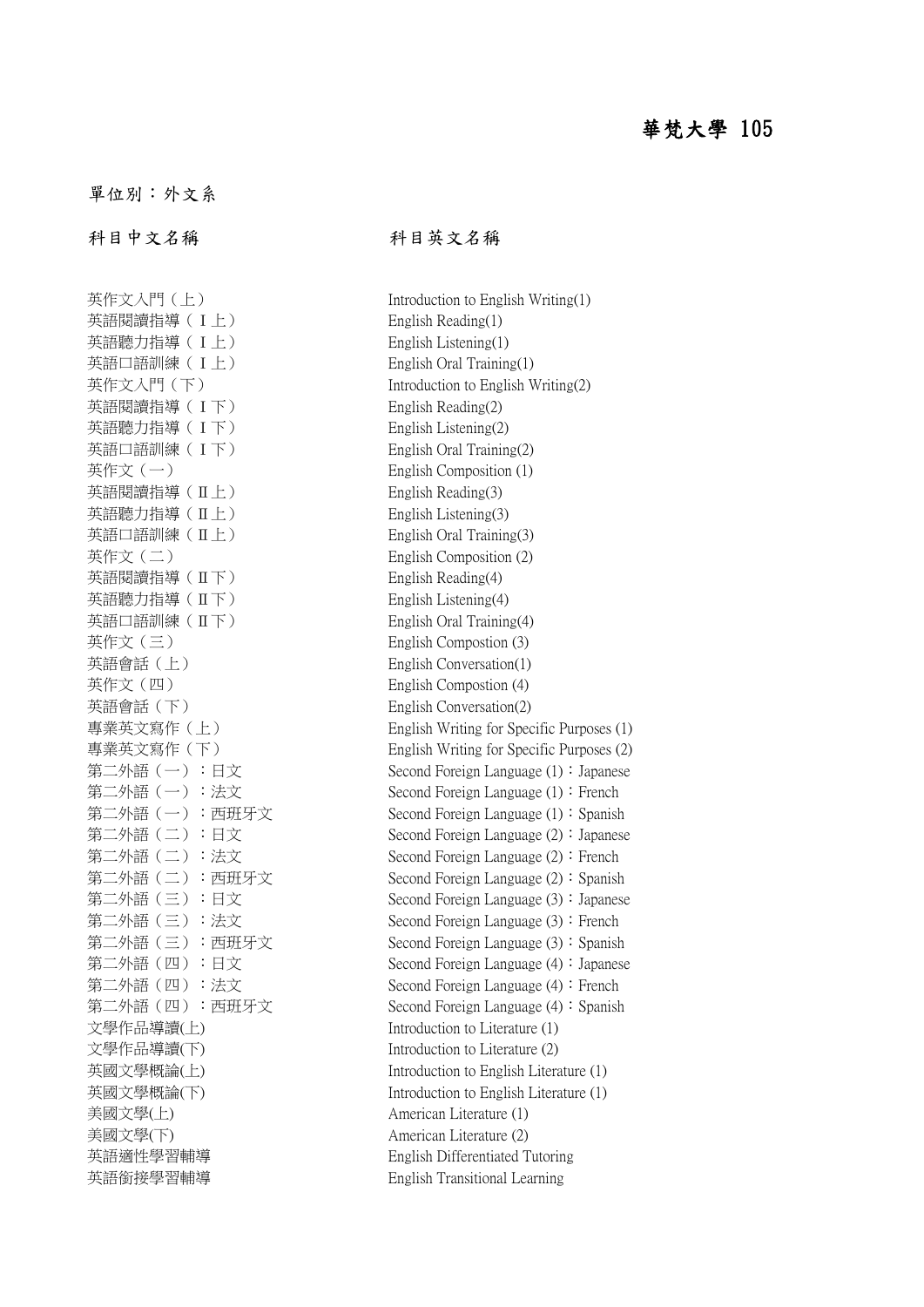語言學概論(上) Introduction to Linguistics (1) 語言學概論(下) Introduction to Linguistics (2) 英語指標學習輔導 English Proficiency Test Tutoring 寓言 Fable 聖經選讀 Selected Readings of the Bible 希臘與羅馬神話 Greek and Roman Mythology 電影與文學 Film and Literature 音樂、戲劇與文學 Music, Drama, and Literature 法國文化<br>
French Culture 日本文化 Japanese Culture 不亦樂乎-英語歌曲學習 Learning from English Songs 時事英文 English for Current Issues 電影研究概論 The Introduction of Film Studies 電影、性別與文化 Film, Gender and Culture 亞裔美國文化與種族 Asian American Culture and Race 電影分析實務 Film Analysis in Practice 法國文學 French Literature 詩與意境 Poetry and Vision 英國文學:1660以前 English Literature: Before 1660 英國文學:1660-1800 English Literature: 1660-1800 中英翻譯(上) Chinese-English Translation (1) 中英翻譯(下) Chinese-English Translation (2) **英語演說** Speech in English 英語辯論 Debate in English 新聞英語實務 Journalistic English in Practice 電影英文(上) English in Cinema(1)

檢定英文--全民英檢中級 English Proficiency Evaluation: GEPT (Intermediate) 檢定英文--多益測驗 English Proficiency Evaluation: TOEIC 佛教故事選讀 Selected Readings of Buddhist Stories in English 西洋童話選讀 Selected Readings of Western Fairy Tales 短篇小說選讀 Selected Readings of English Short Fiction 科幻小說選讀 Selected Readings of Science Fiction 英美青少年小說選讀 Selected Readings of Young-Adult Fiction 奇幻文學選讀 Selected Readings of Fantasy Literature 旅行文學選讀 Selected Readings of Travel Literature 環境文學選讀 Selected Readings of Literature and Environment 西洋戲劇選讀 Selected Readings of Western Drama 觀光日語-日本文化初體驗 Tourism Japanese: First Experience of Japanese Culture 觀光日語-日本文化巡禮 Tourism Japanese: Japanese Cultural Tour 全球化與文學(上) Globalization Study and Literature (1) 全球化與文學(下) Globalization Study and Literature (2) 美式英文之文化溝通能力 Cultural Communicative Competence in American English 世界童話選讀 Selected Readings of World Fairy Tales 亞裔美國文化與認同 **Asian American Culture and Identity** 兒童文學 Children Literature and Picture Books 西洋文學理論與實踐(上) Western Literary Theory and Practice (1) 西洋文學理論與實踐(下) Western Literary Theory and Practice (2) 美國原住民小說與文化創意產品 Native American Novels and Culturally Creative Products 中英口譯(上) Chinese-English Oral Interpretation (1) 中英口譯(下) Chinese-English Oral Interpretation (2)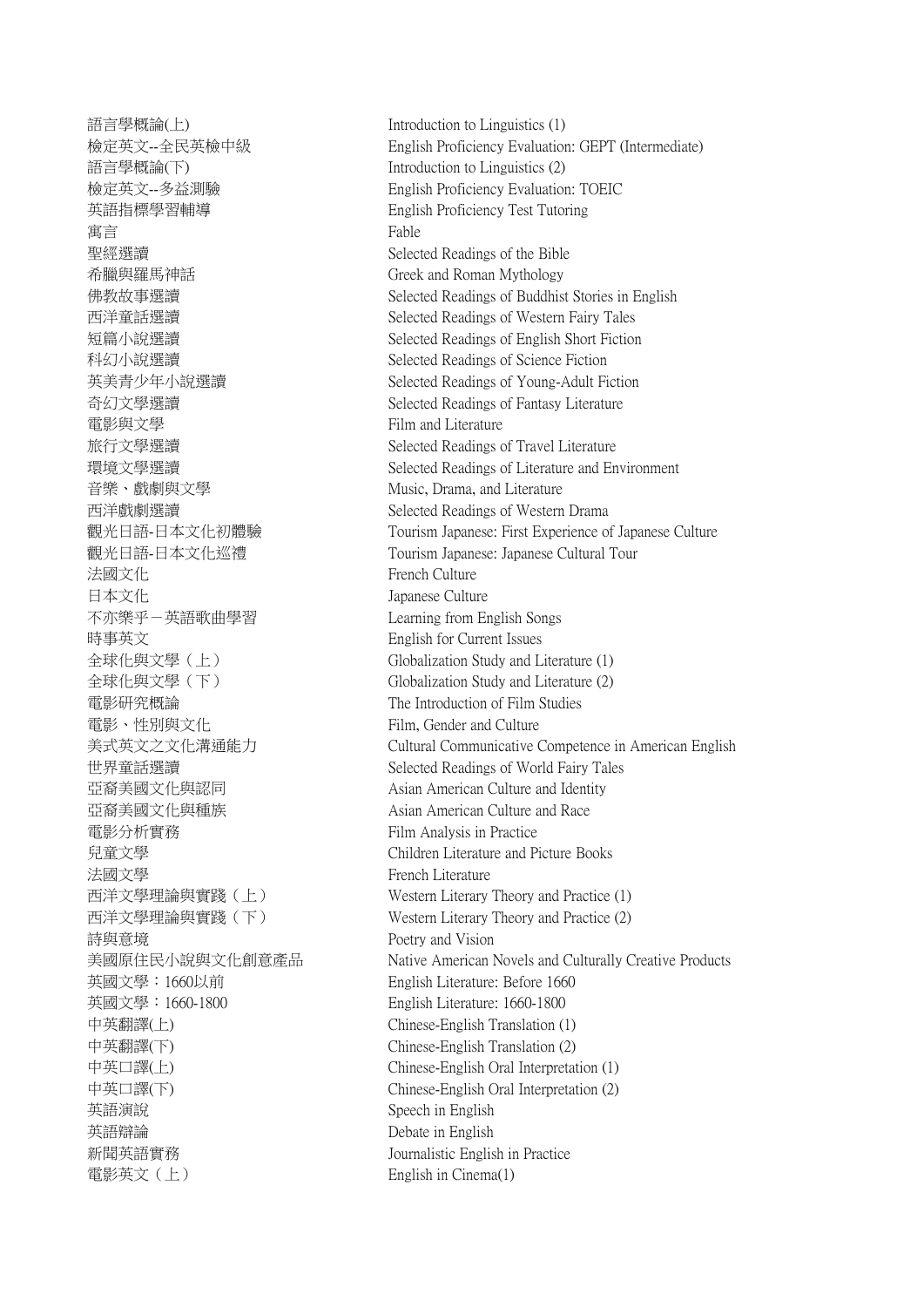電影英文(下) English in Cinema(2) 電腦網路與文化 Cyberculture 英語發音練習 English Pronunciation Practice 創意寫作 Creative Writing 電腦輔助語言學習 Computer Assisted Language Learning 科技英文寫作 Technical Writing in English 英文報紙解讀 English Newspaper Reading 進階英語發音訓練 Advanced Pronunciation 原住民文化及自然生態導覽 Indigenous Culture and Eco Tours 環境紀錄片 Environmental Documentaries 環境心理學與藝術實作 Ecopsychology and Artistic Practices 在地文化觀光英語導覽 English Guided Tour of Local Cultures 國際英語領隊實務 International Tour Manager Practice 生態電影 Eco-Cinema 職場英文會話 Effective Conversation at Work 職場英文寫作 Effective Writing at Work 商業文摘 Business Digest 觀光英文(上) Tourist English (1) 觀光英文(下) Tourist English (2) 秘書英文(上) English for Secretaries (1) 秘書英文(下) English for Secretaries (2) 展場英文(上) Exhibition English (1) 展場英文(下) Exhibition English (2) 影視翻譯 Subtitle Translation 職場英語口語訓練 English Oral Communication in Office 英文行銷概論 インファイン Marketing in English 企業英文 Corporate English 兒童美語教學 Teaching Children's English 英文繪本教學 Teaching English with Picturebooks 英語習得 English Language Acquisition 英語教學實習 English Teaching Practicum 創業專題 Entrepreneurial Project 進階創業專題 Advanced Entrepreneurial Project 畢業條件說明:

國際遊學—日本大阪YWCA專門學校 International Tour Study: Osaka YWCA College 國際遊學—美國路易斯克拉克州立學院 International Tour Study: American Lewis Clark State College 檢定英文-托福測驗-IBT English Proficiency Evaluation: TOEFL-IBT 檢定英文-托福IBT測驗:閱讀 English Proficiency Evaluation -- TOEFL IBT:Reading 檢定英文-托福IBT測驗:聽力 English Proficiency Evaluation -- TOEFL IBT:Listening 檢定英文-托福IBT測驗:口說 English Proficiency Evaluation -- TOEFL IBT:Speaking 檢定英文-托福IBT測驗:寫作 English Proficiency Evaluation -- TOEFL IBT:Writing 本土文化英語導覽 English Guided Tour of Local Cultures in Taiwan 在地觀光景點英語導覽 English Guided Tour of Local Tourist Attractions 應用語言學與語言教學(上) Applied Linguistics and Language Teaching(1) 應用語言學與語言教學(下) Applied Linguistics and Language Teaching(2) 英語教材與教學法(上) English Teaching Method and Materials(1) 英語教材與教學法(下) English Teaching Method and Materials(2) 英語測驗評量方法 Test and Measurement of English as a Second Language 發展心理學與英語教學 Developmental Psychology in English Teaching 特殊教育與學習障礙 Special Education and Learning Disabilities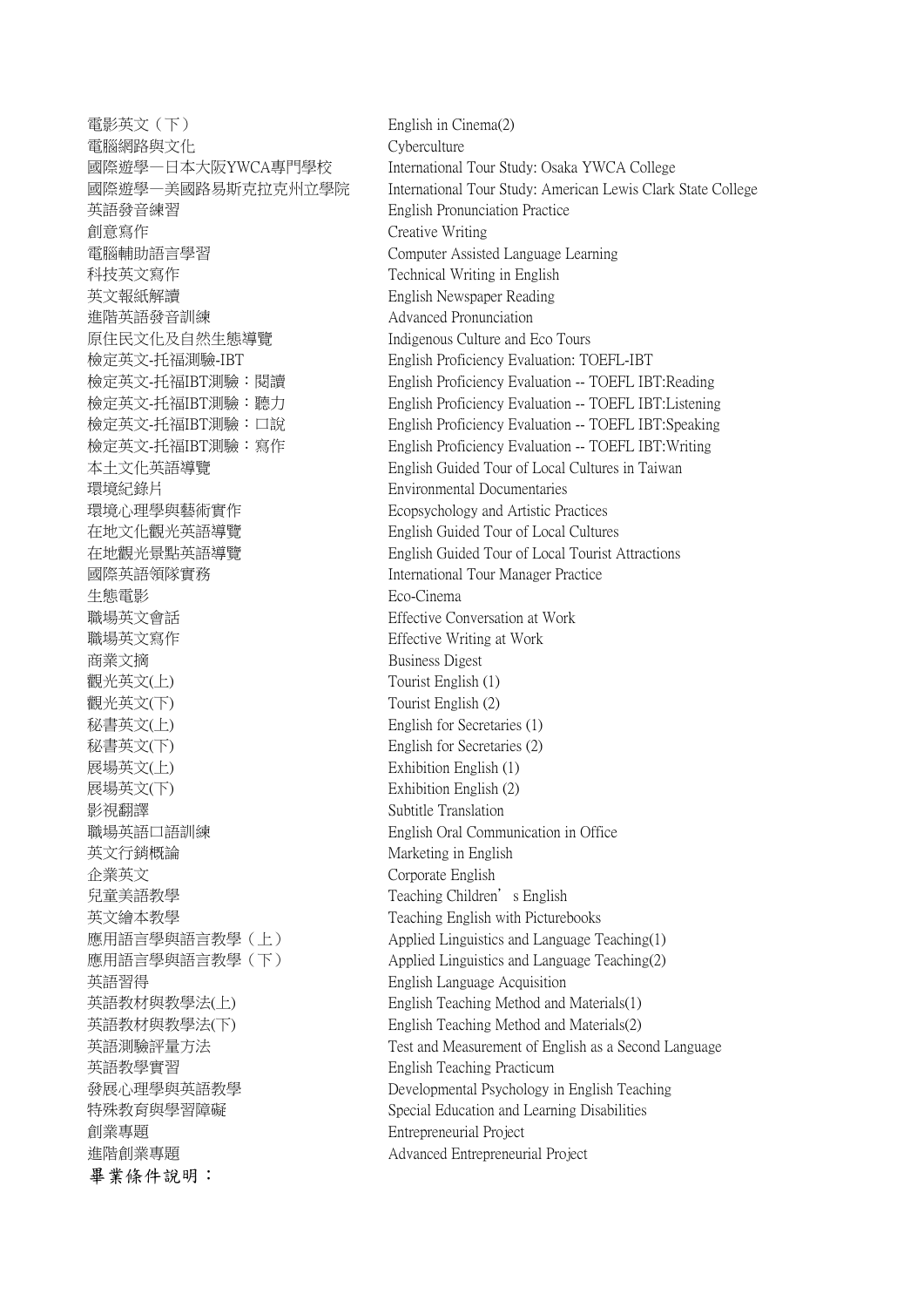## 1、最低畢業學分總數:128學分 (中五生140學分)

(1)校訂必修:20學分,專業必修:68 學分。

(2)修讀系外課程,可承認 40 學分為畢業學分。

(3)校訂必修課程超出應修 20 學分以上之學分,不承認為畢業學分。

(4)本學年度入學生四年應修課程以本表為主,爾後課表若有新增選修科目不及於此 為其畢業學分。除本表外,各教學單位尚有規定者,表件另附。

2、通過英語能力檢定考試:

(1)修業期間應通過多益測驗600分或全民英檢中級複試〈初試測驗成績總和達180分 成績不低於80分〉或中高級初試〈測驗成績總和達160分,且其中任一項成績不低於7 同等級之英語力檢定考試。

(2)曾參加上述測驗但未通過者,可選修語言中心開設之指定課程,通過課程考核則礼 力檢定考試。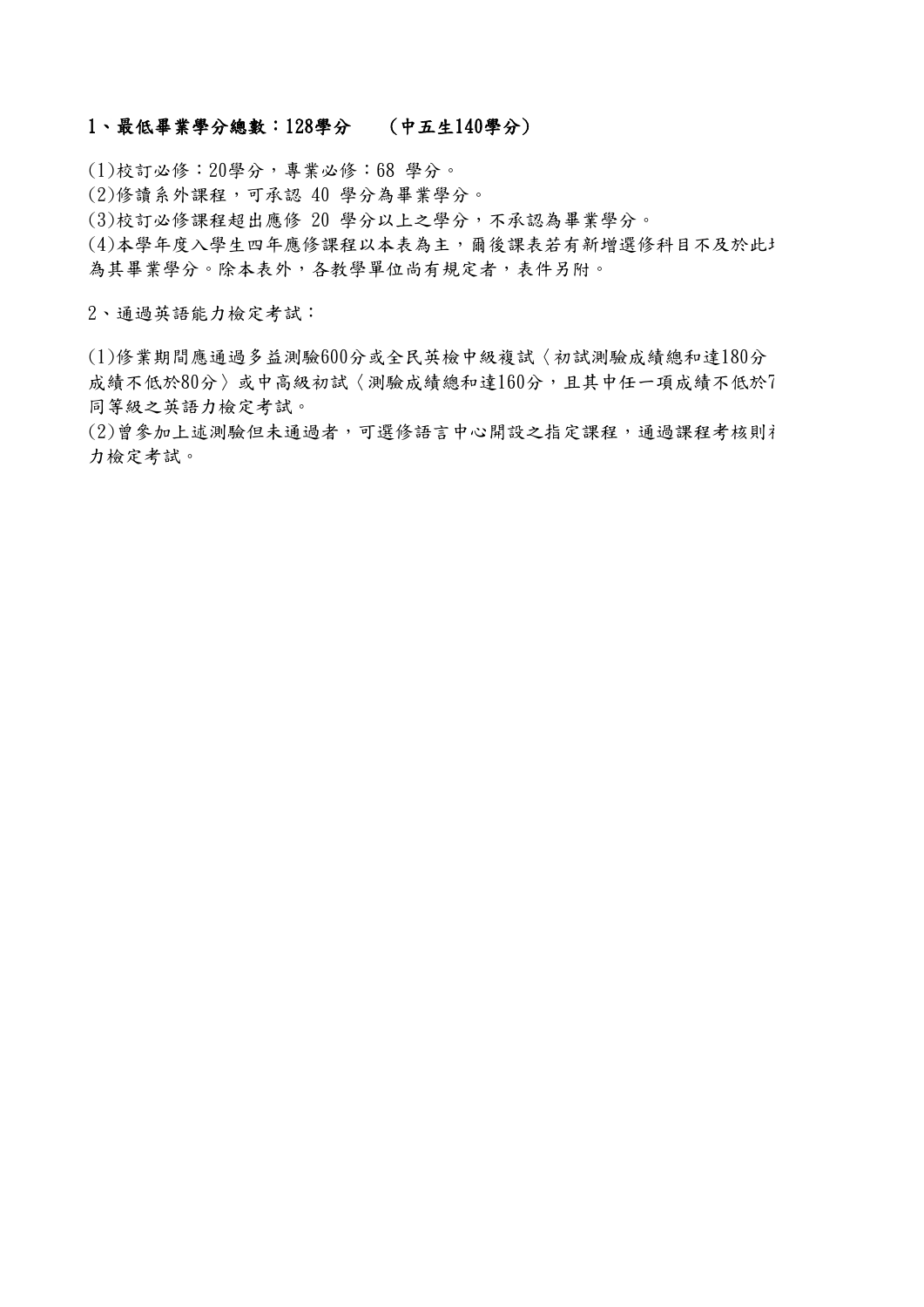## 學年度入學生四年課程計畫表

| 學分             | 時數             | 修別 | 先修課程                  |
|----------------|----------------|----|-----------------------|
|                |                |    |                       |
| $\sqrt{2}$     | $\sqrt{2}$     | 必  |                       |
| $\sqrt{2}$     | $\overline{2}$ | 必  |                       |
| $\sqrt{2}$     | $\sqrt{2}$     | 必  |                       |
| $\overline{2}$ | $\overline{2}$ | 必  |                       |
| $\sqrt{2}$     | $\sqrt{2}$     | 必  |                       |
| $\sqrt{2}$     | $\sqrt{2}$     | 必  |                       |
| $\overline{2}$ | $\overline{2}$ | 必  |                       |
| $\sqrt{2}$     | $\sqrt{2}$     | 必  |                       |
| $\sqrt{2}$     | $\sqrt{2}$     | 必  |                       |
| $\sqrt{2}$     | $\overline{2}$ | 必  |                       |
| $\sqrt{2}$     | $\sqrt{2}$     | 必  |                       |
| $\sqrt{2}$     | $\sqrt{2}$     | 必  |                       |
| $\sqrt{2}$     | $\sqrt{2}$     | 必  | 英作文(一)                |
| $\sqrt{2}$     | $\sqrt{2}$     | 必  |                       |
| $\sqrt{2}$     | $\sqrt{2}$     | 必  |                       |
| $\sqrt{2}$     | $\sqrt{2}$     | 必  |                       |
| $\overline{2}$ | $\overline{2}$ | 必  | 英作文(二)                |
| $\sqrt{2}$     | $\sqrt{2}$     | 必  |                       |
| $\overline{2}$ | $\sqrt{2}$     | 必  | 英作文(三)                |
| $\sqrt{2}$     | $\overline{2}$ | 必  |                       |
| $\sqrt{2}$     | $\sqrt{2}$     | 必  |                       |
| $\sqrt{2}$     | $\sqrt{2}$     | 必  |                       |
| $\mathfrak{Z}$ | $\mathfrak{Z}$ | 必  |                       |
| $\mathfrak{Z}$ | $\mathfrak{Z}$ | 必  |                       |
| $\overline{3}$ | $\mathfrak{Z}$ | 必  |                       |
| $\mathfrak{Z}$ | $\sqrt{3}$     | 必  | 第二外語(一):日文            |
| $\mathfrak{Z}$ | $\mathfrak{Z}$ | 必  | 第二外語(一):法文            |
| $\overline{3}$ | 3              | 必  | 第二外語<br>:西班牙<br>$(-)$ |
| 3              | $\overline{3}$ | 必  | 第二外語(二):日文            |
| $\mathfrak{Z}$ | $\mathfrak{Z}$ | 必  | 第二外語(二):法文            |
| $\mathfrak{Z}$ | $\mathfrak{Z}$ | 必  | 第二外語(二):西班牙           |
| $\overline{3}$ | $\overline{3}$ | 必  | 第二外語(三):日文            |
| $\overline{3}$ | 3              | 必  | 第二外語(三):法文            |
| $\overline{3}$ | $\overline{3}$ | 必  | 第二外語(三):西班牙           |
| $\overline{2}$ | $\overline{2}$ | 必  |                       |
| $\overline{2}$ | $\overline{2}$ | 必  |                       |
| $\overline{2}$ | $\overline{2}$ | 必  |                       |
| $\sqrt{2}$     | $\overline{2}$ |    |                       |
| $\overline{2}$ |                | 必  |                       |
|                | $\overline{2}$ | 必  |                       |
| $\overline{2}$ | $\overline{2}$ | 必  |                       |
| $\sqrt{2}$     | $\overline{2}$ | 選  |                       |
| $\overline{2}$ | $\overline{2}$ | 選  |                       |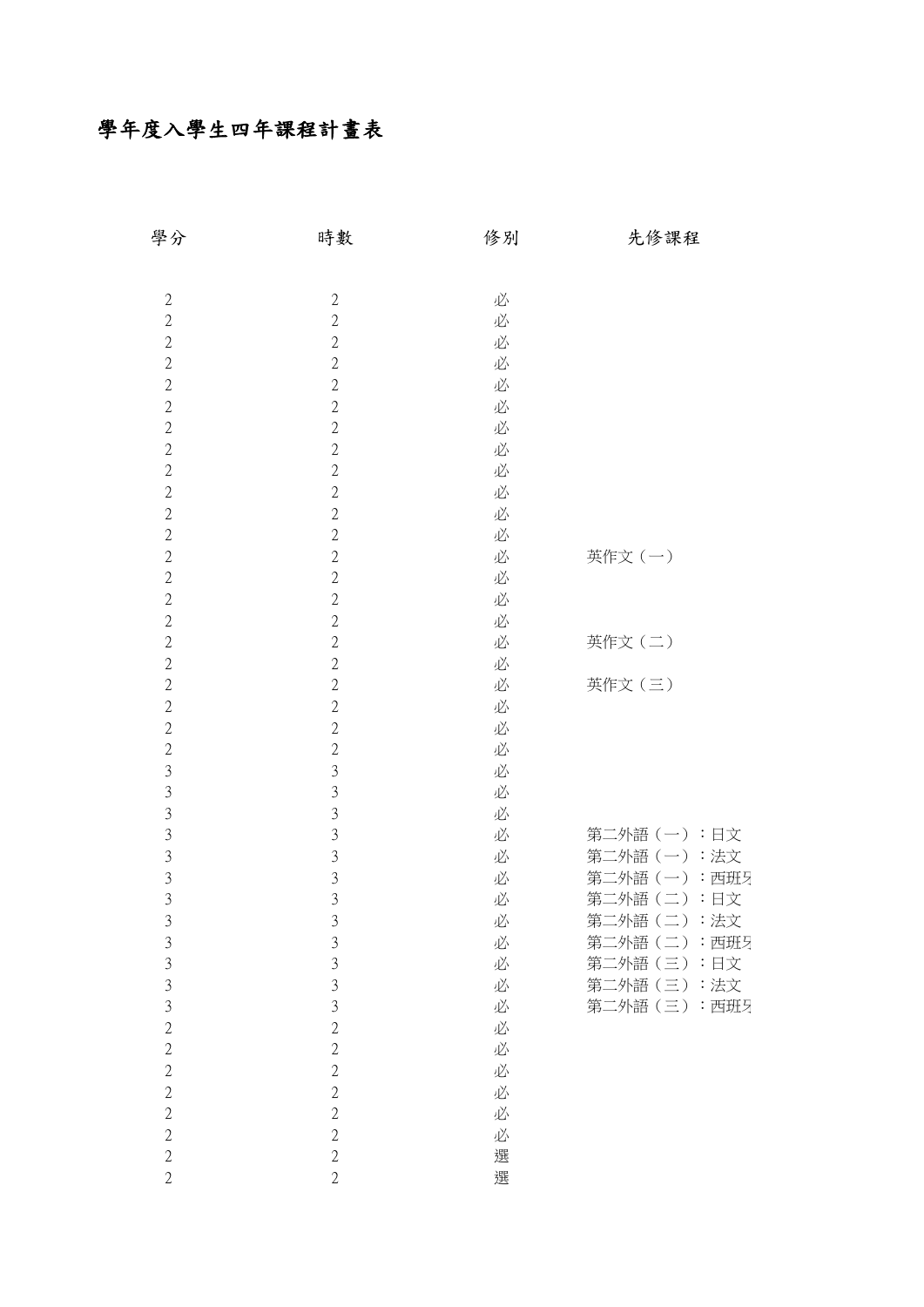| 3              | $\mathfrak{Z}$                             | 選 |
|----------------|--------------------------------------------|---|
| $\overline{c}$ | $\overline{c}$                             | 選 |
| $\mathfrak{Z}$ | $\mathfrak{Z}$                             | 選 |
| $\overline{c}$ |                                            | 選 |
| $\overline{c}$ | $\begin{array}{c} 2 \\ 2 \\ 2 \end{array}$ | 選 |
| $\overline{c}$ |                                            | 選 |
| $\overline{c}$ | $\overline{c}$                             | 選 |
| $\overline{c}$ | $\overline{c}$                             | 選 |
| $\overline{c}$ | $\overline{c}$                             | 選 |
| $\overline{c}$ | $\overline{c}$                             | 選 |
| $\overline{c}$ |                                            | 選 |
| $\overline{c}$ | $\frac{2}{2}$                              | 選 |
|                | $\overline{c}$                             | 選 |
| $\overline{c}$ |                                            |   |
| $\overline{c}$ | $\frac{2}{2}$                              | 選 |
| $\overline{c}$ |                                            | 選 |
| $\overline{c}$ | $\overline{c}$                             | 選 |
| $\overline{c}$ | $\overline{c}$                             | 選 |
| $\overline{c}$ | $\begin{array}{c} 2 \\ 2 \\ 2 \end{array}$ | 選 |
| $\overline{c}$ |                                            | 選 |
| $\overline{c}$ |                                            | 選 |
| $\overline{c}$ | $\overline{c}$                             | 選 |
| $\overline{c}$ | $\overline{c}$                             | 選 |
| $\overline{c}$ | $\overline{c}$                             | 選 |
| $\overline{c}$ |                                            | 選 |
| $\overline{c}$ | $\frac{2}{2}$                              | 選 |
| $\overline{c}$ | $\overline{c}$                             | 選 |
| $\overline{c}$ | $\overline{c}$                             | 選 |
| $\overline{c}$ | $\overline{c}$                             | 選 |
| 3              | $\overline{3}$                             | 選 |
| $\overline{c}$ | $\overline{c}$                             | 選 |
| $\overline{c}$ |                                            | 選 |
| $\overline{c}$ | $\frac{2}{2}$                              | 選 |
| $\overline{c}$ | $\overline{\mathbf{c}}$                    | 選 |
| $\mathfrak{Z}$ |                                            | 選 |
| $\overline{c}$ | $\frac{3}{2}$                              | 選 |
| $\overline{c}$ |                                            | 選 |
| $\overline{c}$ | $\frac{2}{2}$                              | 選 |
| $\overline{c}$ | $\overline{c}$                             | 選 |
| $\overline{c}$ | $\overline{c}$                             | 選 |
| $\overline{c}$ | $\overline{c}$                             | 選 |
| $\mathfrak{Z}$ | $\overline{3}$                             | 選 |
| $\mathfrak{Z}$ | $\overline{3}$                             | 選 |
| $\overline{c}$ | $\overline{c}$                             | 選 |
| $\overline{c}$ |                                            | 選 |
| $\overline{c}$ | $\frac{2}{2}$                              | 選 |
|                |                                            |   |
| $\overline{c}$ | $\overline{c}$                             | 選 |
| $\overline{c}$ | $\overline{c}$                             | 選 |
| $\overline{c}$ | $\frac{2}{2}$                              | 選 |
| $\overline{c}$ |                                            | 選 |
| $\overline{c}$ | $\overline{c}$                             | 選 |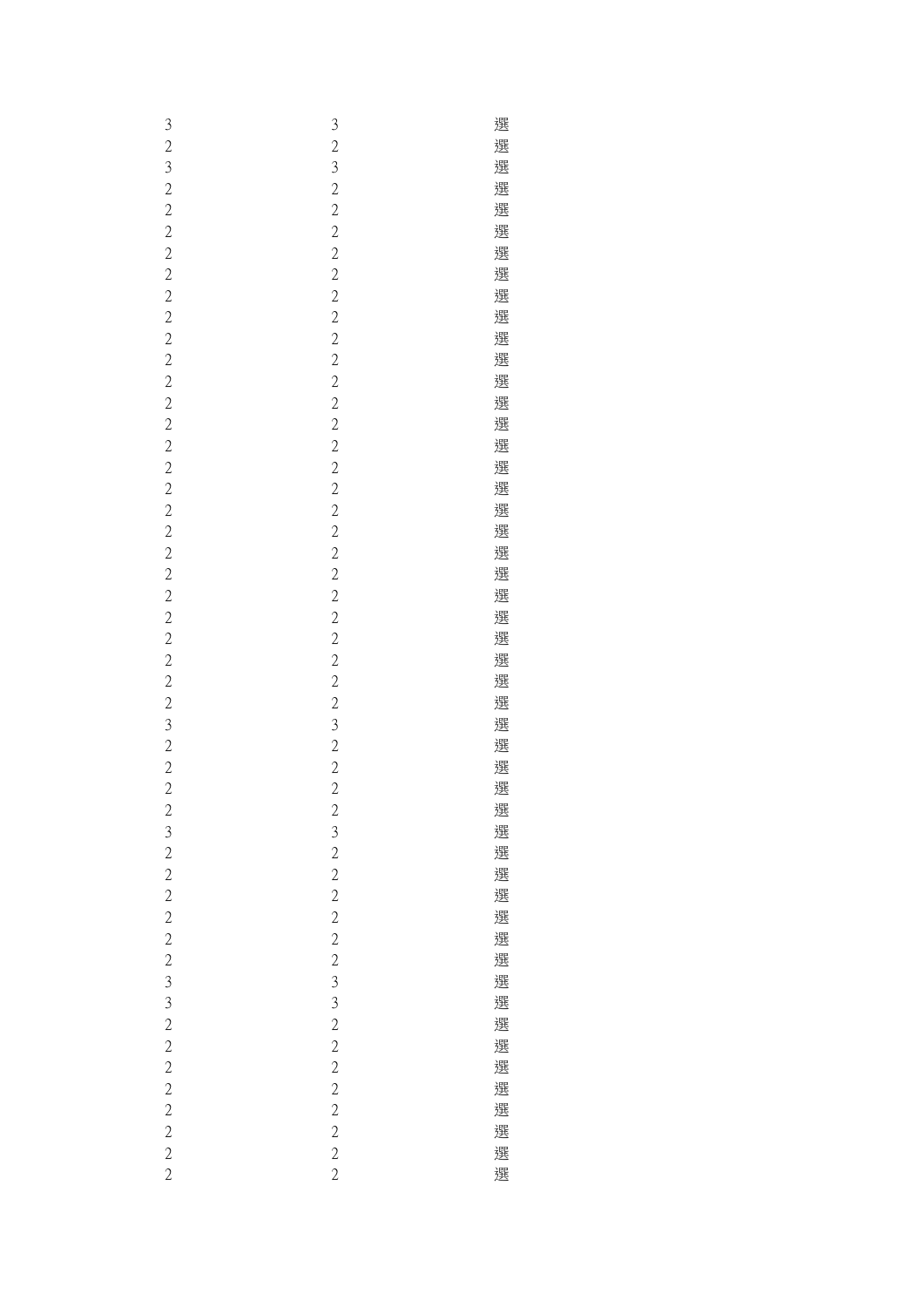| $\overline{c}$          | $\overline{c}$ | 選 |
|-------------------------|----------------|---|
| $\overline{c}$          | $\overline{c}$ | 選 |
|                         |                | 選 |
| $\overline{c}$          | $\overline{c}$ |   |
| $\overline{c}$          | $\frac{2}{2}$  | 選 |
| $\overline{c}$          |                | 選 |
| $\overline{c}$          | $\overline{c}$ | 選 |
| $\overline{\mathbf{c}}$ | $\overline{c}$ | 選 |
| $\overline{c}$          | $\overline{c}$ | 選 |
|                         |                |   |
| $\overline{c}$          | $\frac{2}{2}$  | 選 |
| $\overline{c}$          |                | 選 |
| 3                       |                | 選 |
| $\overline{c}$          | $\frac{3}{2}$  | 選 |
| $\overline{c}$          | $\overline{c}$ | 選 |
| $\overline{c}$          | $\overline{c}$ | 選 |
|                         |                |   |
| $\overline{c}$          | $\overline{c}$ | 選 |
| $\overline{c}$          | $\overline{c}$ | 選 |
| $\overline{\mathbf{c}}$ | $\frac{2}{2}$  | 選 |
| $\overline{c}$          |                | 選 |
| $\overline{c}$          | $\overline{c}$ | 選 |
| $\overline{c}$          | $\overline{c}$ | 選 |
|                         |                |   |
| $\overline{c}$          | $\overline{c}$ | 選 |
| $\overline{c}$          | $\overline{c}$ | 選 |
| $\overline{c}$          | $\overline{c}$ | 選 |
| $\overline{c}$          |                | 選 |
| $\overline{c}$          | $\frac{2}{2}$  | 選 |
| $\overline{c}$          | $\overline{c}$ | 選 |
|                         |                |   |
| $\overline{c}$          | $\overline{c}$ | 選 |
| $\overline{c}$          | $\overline{c}$ | 選 |
| $\overline{c}$          | $\overline{c}$ | 選 |
| $\overline{c}$          | $\overline{c}$ | 選 |
| $\overline{c}$          |                | 選 |
| $\overline{c}$          | $\frac{2}{2}$  | 選 |
|                         |                |   |
| $\overline{c}$          | $\overline{c}$ | 選 |
| $\overline{c}$          | $\frac{2}{2}$  | 選 |
| $\overline{c}$          |                | 選 |
| $\overline{c}$          | $\frac{2}{2}$  | 選 |
| $\overline{c}$          |                | 選 |
| $\overline{c}$          | $\overline{c}$ | 選 |
|                         |                |   |
| $\overline{c}$          | $\overline{c}$ | 選 |
| $\overline{c}$          | $\overline{c}$ | 選 |
| $\overline{c}$          | $\frac{2}{2}$  | 選 |
| $\overline{c}$          |                | 選 |
| $\overline{c}$          | $\overline{c}$ | 選 |
| $\overline{c}$          | $\overline{c}$ | 選 |
|                         |                |   |
| $\overline{c}$          | $\overline{c}$ | 選 |
| $\overline{c}$          | $\overline{c}$ | 選 |
| $\overline{c}$          | $\overline{c}$ | 選 |
| $\overline{c}$          | $\overline{0}$ | 選 |
| $\overline{c}$          | $\mathbf{0}$   | 選 |
|                         |                |   |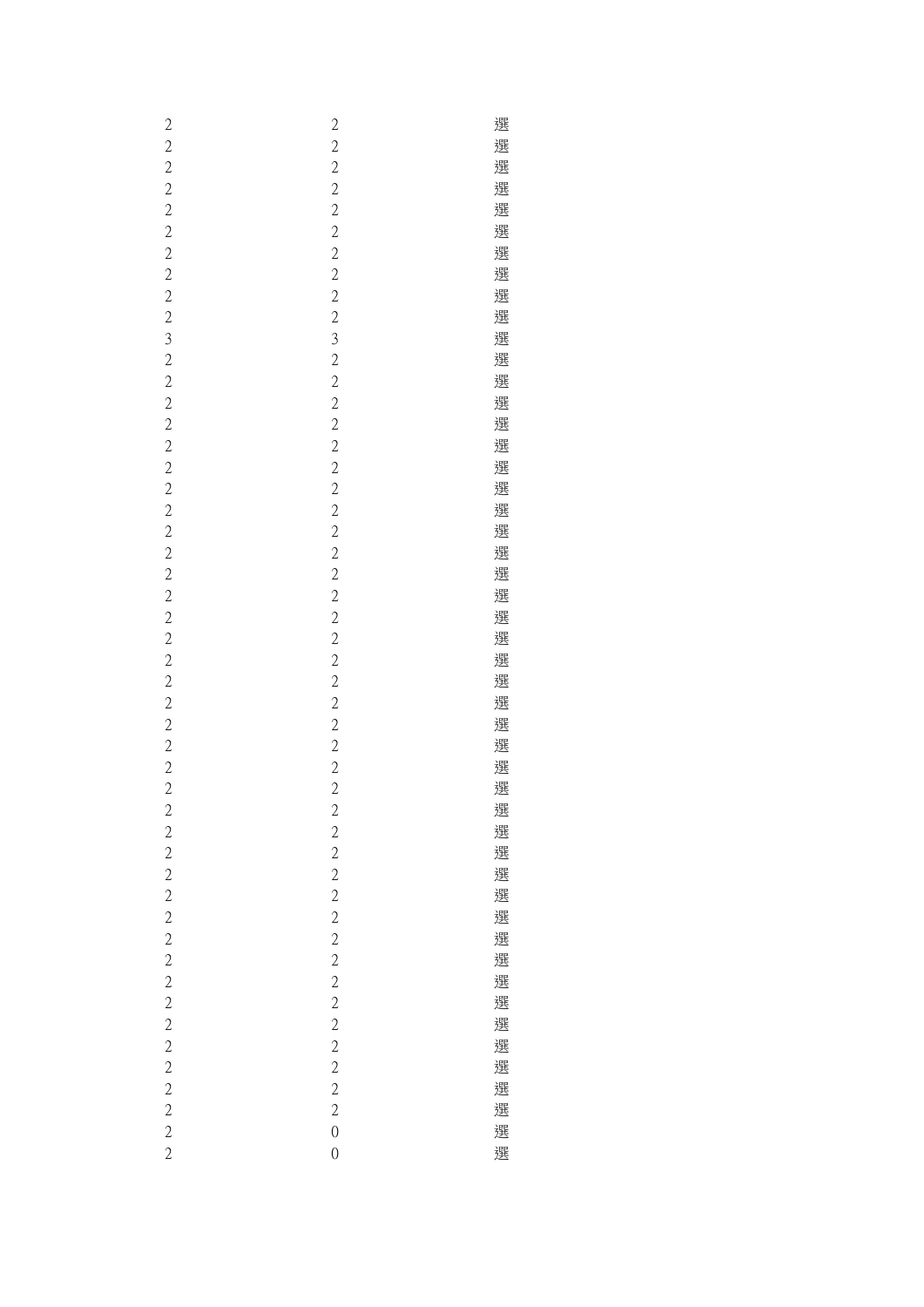曾列者,亦承認

) 且其中任一項 (2分)或其他

見同通過英語能

1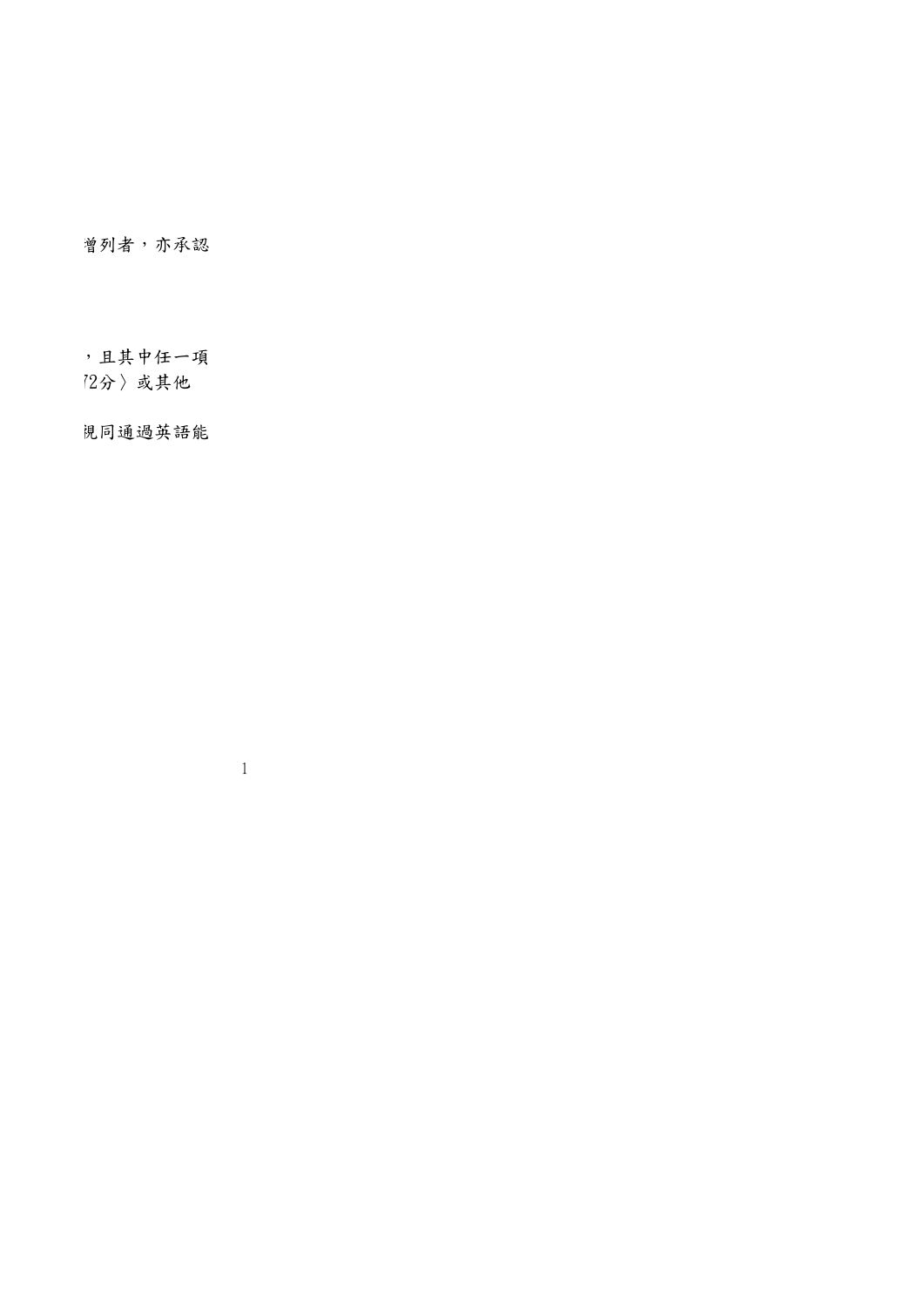## 備註

英語語文能力 核心課程所有學生必修 英語語文能力 核心課程所有學生必修 英語語文能力 核心課程所有學生必修 英語語文能力 核心課程所有學生必修 英語語文能力 核心課程所有學生必修 英語語文能力 核心課程所有學生必修 英語語文能力 核心課程所有學生必修 英語語文能力 核心課程所有學生必修 英語語文能力 核心課程所有學生必修 英語語文能力 核心課程所有學生必修 英語語文能力 核心課程所有學生必修 英語語文能力 核心課程所有學生必修 英語語文能力 核心課程所有學生必修 英語語文能力 核心課程所有學生必修 英語語文能力 核心課程所有學生必修 英語語文能力 核心課程所有學生必修 英語語文能力 核心課程所有學生必修 英語語文能力 核心課程所有學生必修 英語語文能力 核心課程所有學生必修 英語語文能力 核心課程所有學生必修 英語語文能力 核心課程所有學生必修 英語語文能力 核心課程所有學生必修 第二外語 所有學生必修 語言種類需相同,必修兩年。 第二外語 所有學生必修 語言種類需相同,必修兩年。 第二外語 所有學生必修 語言種類需相同,必修兩年。 第二外語 所有學生必修 語言種類需相同,必修兩年。 第二外語 所有學生必修 語言種類需相同,必修兩年。 第二外語 所有學生必修 語言種類需相同,必修兩年。 第二外語 所有學生必修 語言種類需相同,必修兩年。 第二外語 所有學生必修 語言種類需相同,必修兩年。 第二外語 所有學生必修 語言種類需相同,必修兩年。 第二外語 所有學生必修 語言種類需相同,必修兩年。 第二外語 所有學生必修 語言種類需相同,必修兩年。 第二外語 所有學生必修 語言種類需相同,必修兩年。 文學與文化背景 所有學生必修 文學與文化背景 所有學生必修 文學與文化背景 所有學生必修 文學與文化背景 所有學生必修 文學與文化背景 所有學生必修 文學與文化背景 所有學生必修 英語語文能力 銜接或補救課程(新生學測或指考英語科後30%必選(灌檔)) 英語語文能力 銜接或補救課程(新生學測或指考英語科後30%必選(灌檔))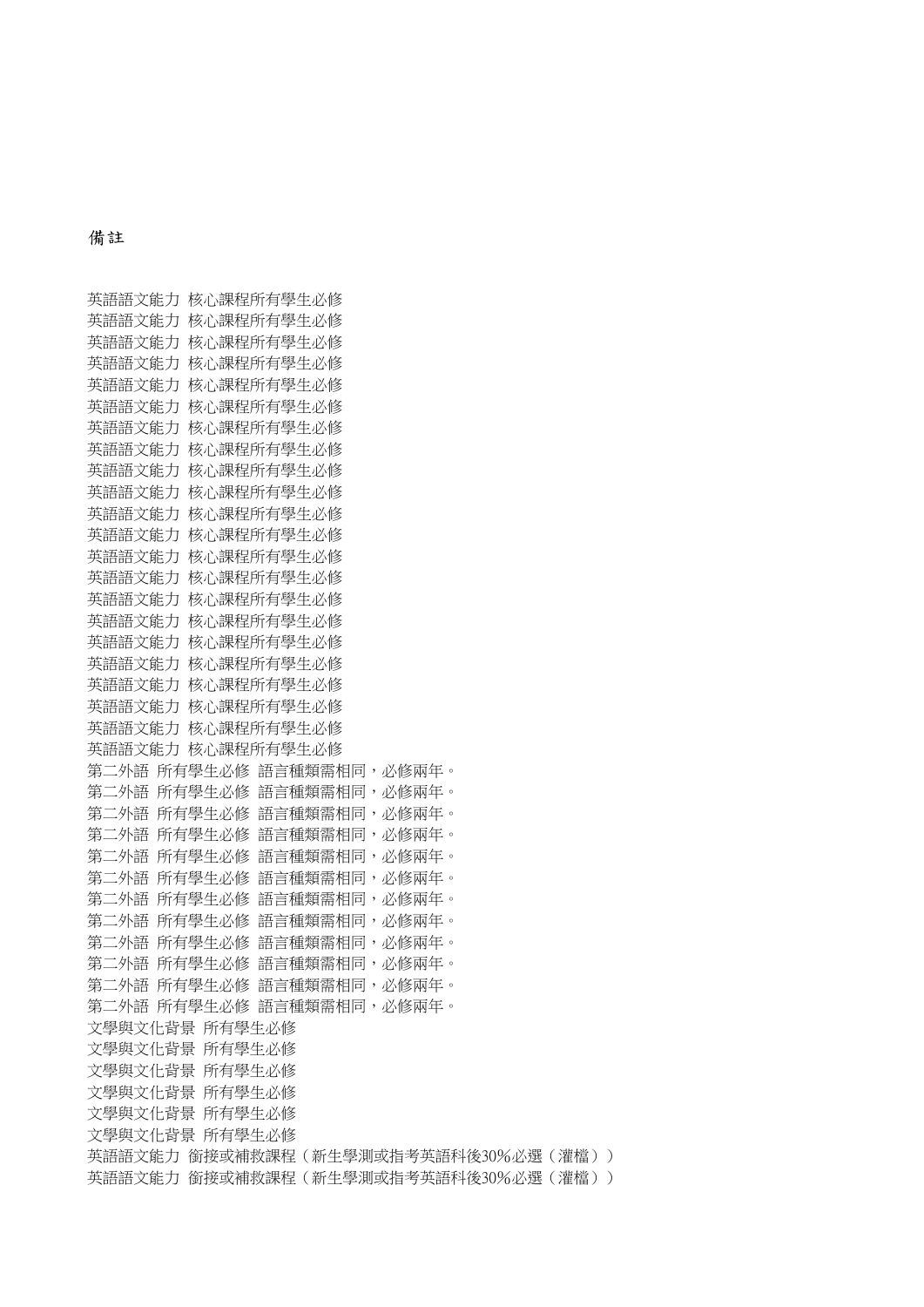英語語文能力 核心課程(T1-2、T2-1、T2-2必修) 英語語文能力 補救課程 英語語文能力 核心課程(T1-2、T2-1、T2-2必修) 英語語文能力 補救課程 文學與文化背景 每學期至少選修一科 文學與文化背景 每學期至少選修一科 文學與文化背景 每學期至少選修一科 文學與文化背景 每學期至少選修一科 文學與文化背景 每學期至少選修一科 文學與文化背景 每學期至少選修一科 文學與文化背景 每學期至少選修一科 文學與文化背景 每學期至少選修一科 文學與文化背景 每學期至少選修一科 文學與文化背景 每學期至少選修一科 文學與文化背景 每學期至少選修一科 文學與文化背景 每學期至少選修一科 文學與文化背景 每學期至少選修一科 文學與文化背景 每學期至少選修一科 文學與文化背景 每學期至少選修一科 文學與文化背景 每學期至少選修一科 文學與文化背景 每學期至少選修一科 文學與文化背景 每學期至少選修一科 文學與文化背景 每學期至少選修一科 文學與文化背景 文學與文化背景 每學期至少選修一科 文學與文化背景 每學期至少選修一科 文學與文化背景 每學期至少選修一科 文學與文化背景 文學與文化背景 文學與文化背景 文學與文化背景 文學與文化背景 文學與文化背景 文學與文化背景 文學與文化背景 文學與文化背景 文學與文化背景 專業英文(共同選修) 專業英文(共同選修) 專業英文(共同選修) 專業英文(共同選修) 專業英文(共同選修) 專業英文(共同選修) 專業英文(共同選修) 專業英文(共同選修)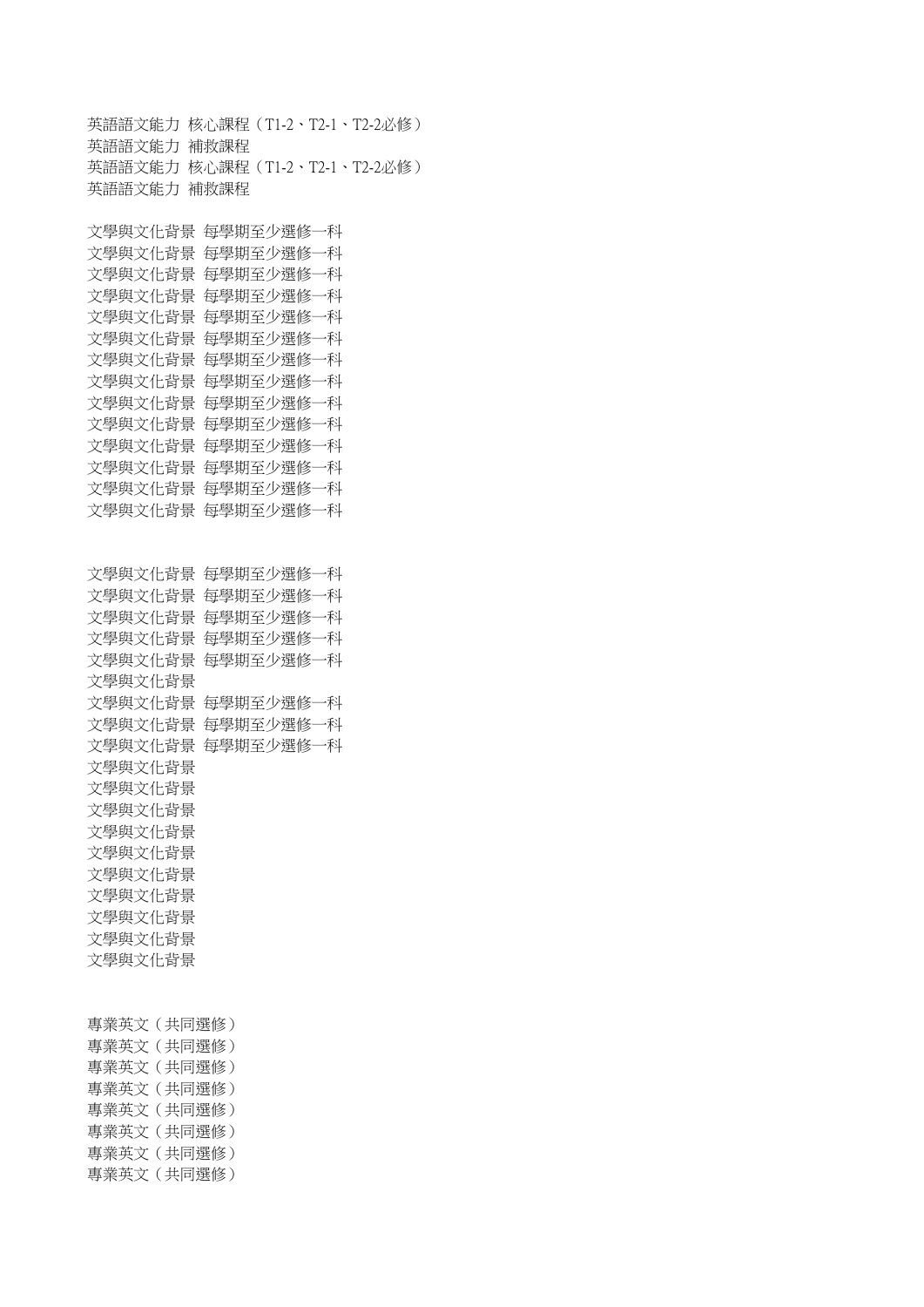專業英文(共同選修) 專業英文(共同選修) 專業英文(共同選修) 專業英文(共同選修) 專業英文(共同選修) 專業英文(共同選修) 專業英文(共同選修) 專業英文(共同選修) 專業英文(共同選修) 專業英文(共同選修) 專業英文(共同選修) 專業英文(共同選修) 專業英文(共同選修) 專業英文(共同選修) 專業英文(共同選修) 專業英文(共同選修) 專業英文(共同選修) 專業英文(共同選修) 專業英文(共同選修) 專業英文(共同選修) 專業英文(共同選修) 專業英文(共同選修) 專業英文(職場英語) T1-1建議選修 專業英文(職場英語) T1-1建議選修 專業英文(職場英語) T1-1建議選修 專業英文(職場英語) T1-1建議選修 專業英文(職場英語) T1-1建議選修 專業英文(職場英語) T1-1建議選修 專業英文(職場英語) T1-1建議選修 專業英文(職場英語) T1-1建議選修 專業英文(職場英語) T1-1建議選修 專業英文(職場英語) T1-1建議選修 專業英文(職場英語) T1-1 建議選修 專業英文(職場英語) T1-1 建議選修 專業英文(英語教學) T1-2、T2-2建議選修 專業英文(英語教學) T1-2、T2-2建議選修 專業英文(英語教學) T1-2、T2-2建議選修 專業英文(英語教學) T1-2、T2-2建議選修

專業英文(英語教學) T1-2、T2-2建議選修 專業英文(英語教學) T1-2、T2-2建議選修 專業英文(英語教學) T1-2、T2-2建議選修 專業英文(英語教學) T1-2、T2-2建議選修 專業英文(英語教學) T1-2、T2-2建議選修 專業英文(英語教學) T1-2、T2-2建議選修